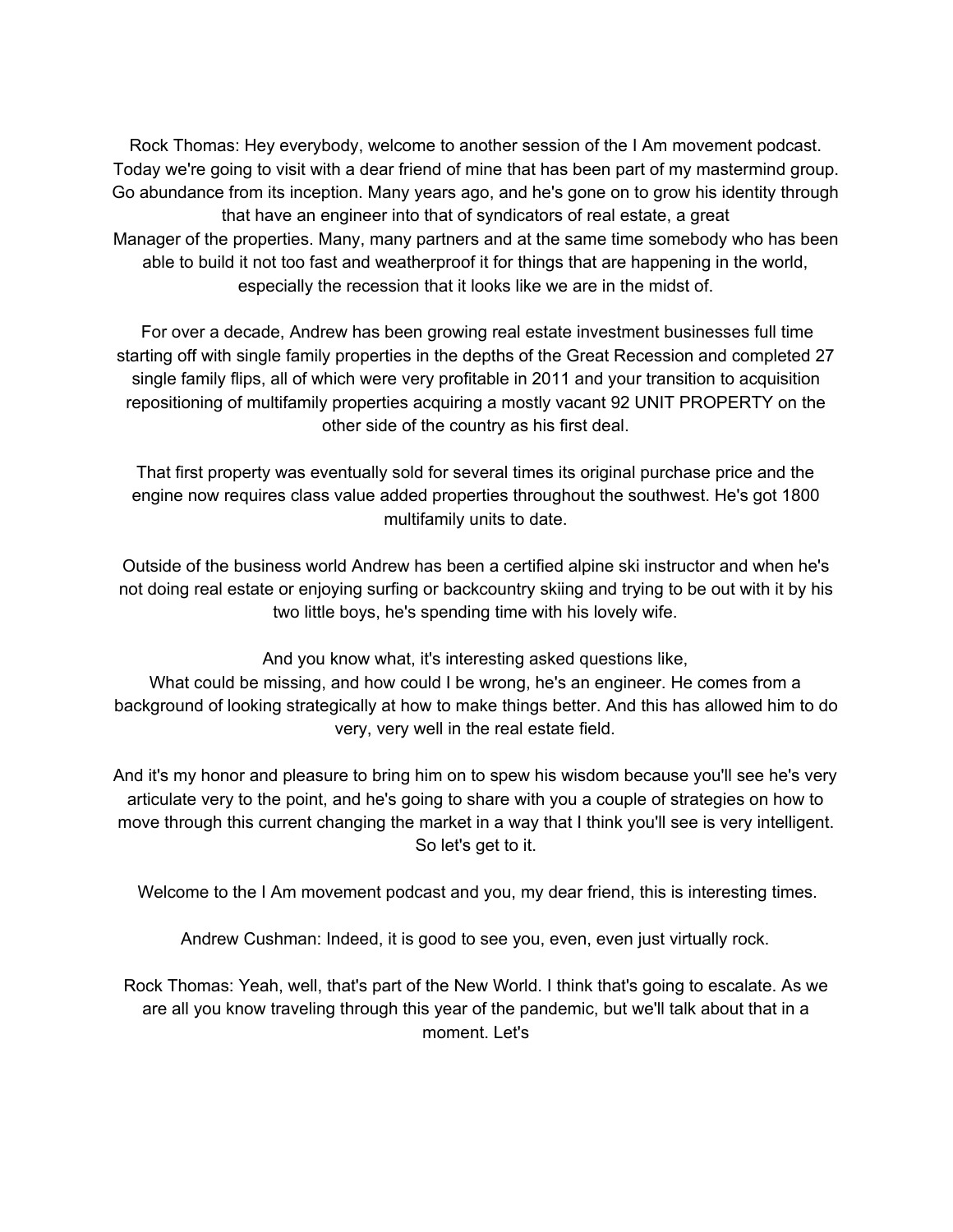Rock Thomas: Bring people up to speed. They know but who you are from the bio that I've given them, but tell them a little bit how you ended up getting so deeply into real estate now from, you know, an educated background.

Andrew Cushman: Yeah I know I got a degree originally in chemical engineering, but from high school, I knew that I wanted to be an entrepreneur.

Andrew Cushman: And so I just went into chemical engineering because I figured it was something that I could have a good job and tolerate until I figured out what my true calling was about seven and a half years in discovered flipping houses here in Southern California.

Andrew Cushman: And you know I quit my job to do that . My wife quit her job. Two years later, so we can both do it full time we did that about for about four, four and a half years here and then

Andrew Cushman: In 2011 or so we went and we syndicated in an apartment complex. That means we didn't have the money to buy it ourselves. We pulled together investors and purchased a 92 unit apartment complex out in Georgia.

Andrew Cushman: And because we figured

Andrew Cushman: You know with all these foreclosures and all coming out of the recession, you know, apartments are probably going to do really well right because people can't buy houses but they need to live somewhere and you know after recession, you have an expansion.

Andrew Cushman: And so we started we went into apartments full time in 2011 and since then we've bought about 1800 units. I'm actually really thankful that we have not bought much in the last two years.

Andrew Cushman: And that's our full time job. And now, you know, now we're definitely you know we've switched modes from acquisition and expansion to asset preservation and protection so

Rock Thomas: So explain that a little bit for people listening to that. What does that mean,

Andrew Cushman: So, you know, two years ago, our goals and our business plan was okay, let's see if you know we want to try to buy 800 units. This year, and these cities and here's how we're going to raise the money and

Andrew Cushman: You know, we brought on two additional people to expand our team. And that was the plan, right.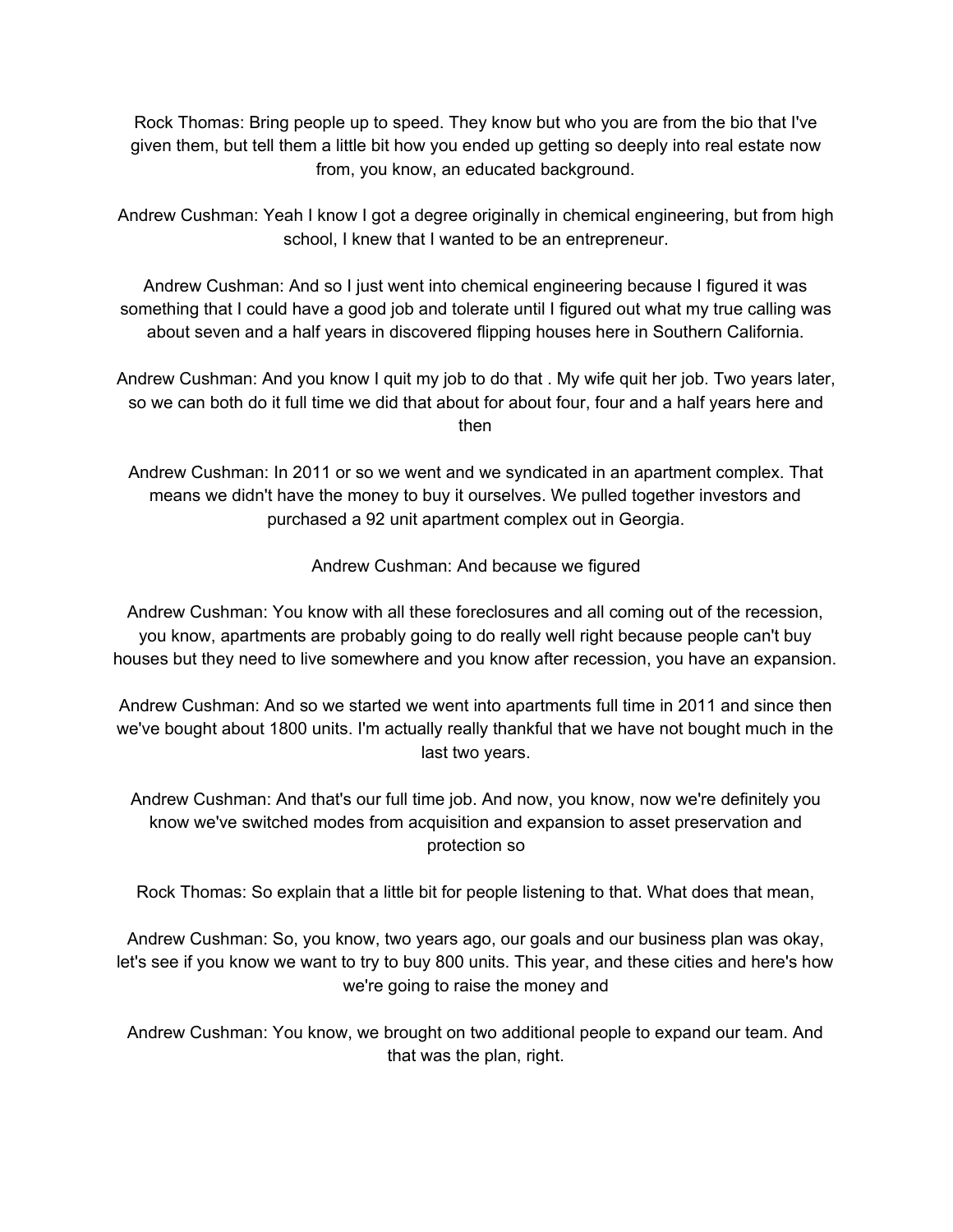Andrew Cushman: And it's just like, you know, when the Titanic hit the iceberg. Everyone's plan. Everyone's plan was oh, hey, when I get to the other side and do this and this, all of a sudden

Andrew Cushman: The plan was okay, I've got to get to this lifeboat. I'm gonna make sure I get you know it all changes in a heartbeat. And that's basically what happened to everybody.

Andrew Cushman: In most of the world. A few weeks ago. And so now our number one thing is making sure that all of our properties and our investors come through this completely intact. So we've gone through

Andrew Cushman: And, you know, how can we cut expenses at properties and then actually several weeks ago we were, we tried to get ahead of it and we sent out flyers to all of our residents, saying, hey,

Andrew Cushman: Here's the government programs that can assist you. Here's how we'll help you with rent.

Andrew Cushman: We did things like, hey, if you pay your April rent. Now even though it's March it will give you a \$50 discount, right, or will give you a \$50 gift card to a grocery store. So we got a bunch of April rent in March.

Andrew Cushman: So that it softens the blow, and eight in April. So our number one focus now is, you know, again, preserving what we have, so that when we come out the other side.

Andrew Cushman: It's still intact, because one of the beauties and things I love about real estate is as long as you hold on to it long enough.

Andrew Cushman: It'll eventually be profitable right because you pay down the mortgage rents eventually come back up all that. It's when you lose a property that's really, truly. The only time you lose so

Andrew Cushman: Our number one goal is to make sure nothing like that happens.

Andrew Cushman: And then when the appropriate time comes, then we will shift back into acquisition mode and there will be a ton of opportunities at that time.

Andrew Cushman: In the mitten between now and then it's going to be rough and painful, but you know what we like to focus on is like, okay, but when we get through that there's gonna be a lot of opportunity so

Rock Thomas: Yeah. That's very cool. So nobody has a crystal ball where the relatively at the beginning stages of this pandemic thing.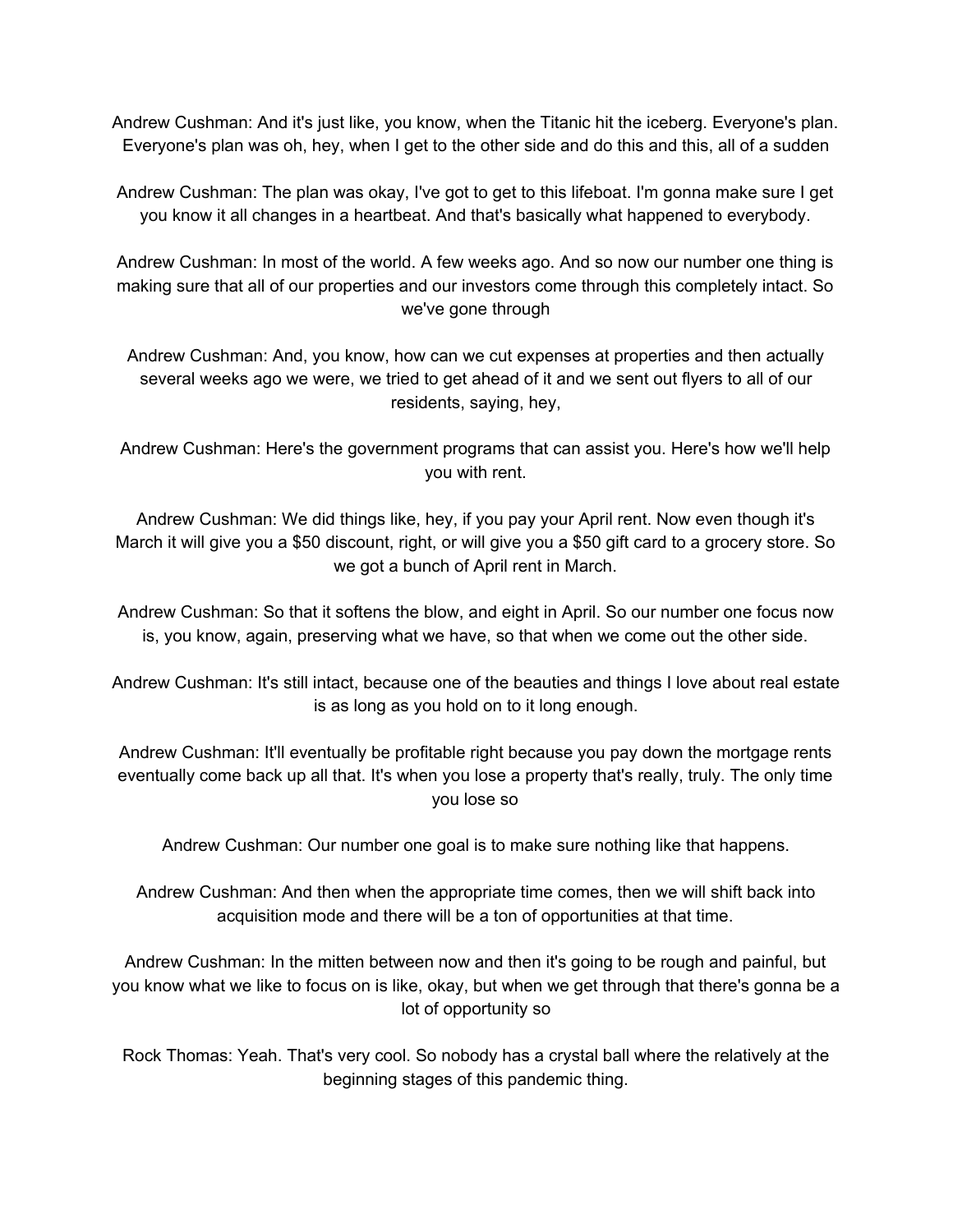Rock Thomas: What is your sense as a business owner, strategically worst case scenario, best case scenario and how you plan on leading your team with that.

Andrew Cushman: Yeah, like a

Rock Thomas: Lot about the worst case scenario. I know you enjoy

Rock Thomas: About it already.

Andrew Cushman: Well, yeah. So let me tell you the worst case scenario, the worst case scenario is a couple weeks ago, we went and we modeled. What does it look like if our revenue drops by 70%

Andrew Cushman: And and in our properties are only running at 30-35% economic occupancy. How long can we survive at those kind of numbers dad is the worst case scenario that we modeled the best case scenario is you know

Andrew Cushman: As of right now today is April 1 maybe in the next couple of months, we come out with

Andrew Cushman: A vaccine is probably 12 1824 months out, but maybe in the next few weeks they figure out some some current drug combination that

Andrew Cushman: dramatically reduces the symptoms and all of a sudden, this isn't quite as, you know, big a burden on the healthcare system and the death rate goes down and

Andrew Cushman: We can return to some semi normalcy within you know a month or two or three or something like that. I think the reality is probably somewhere in the middle.

Andrew Cushman: Meaning, we're going to be dealing with waves of this over the next 12 to 18 months meaning okay we you know we

Andrew Cushman: Sometime next couple of months things. Calm down. We ease the restrictions. There's another wave, eventually we go back into social distancing all this kind of stuff.

Andrew Cushman: And it's probably going to be kind of off and on, until we do get the vaccine or and until we develop herd immunity.

Andrew Cushman: So what that looks like. Economically is probably kind of a U shaped thing where we come down. We bought them out hopefully not too deep. The government is doing a lot of things that will help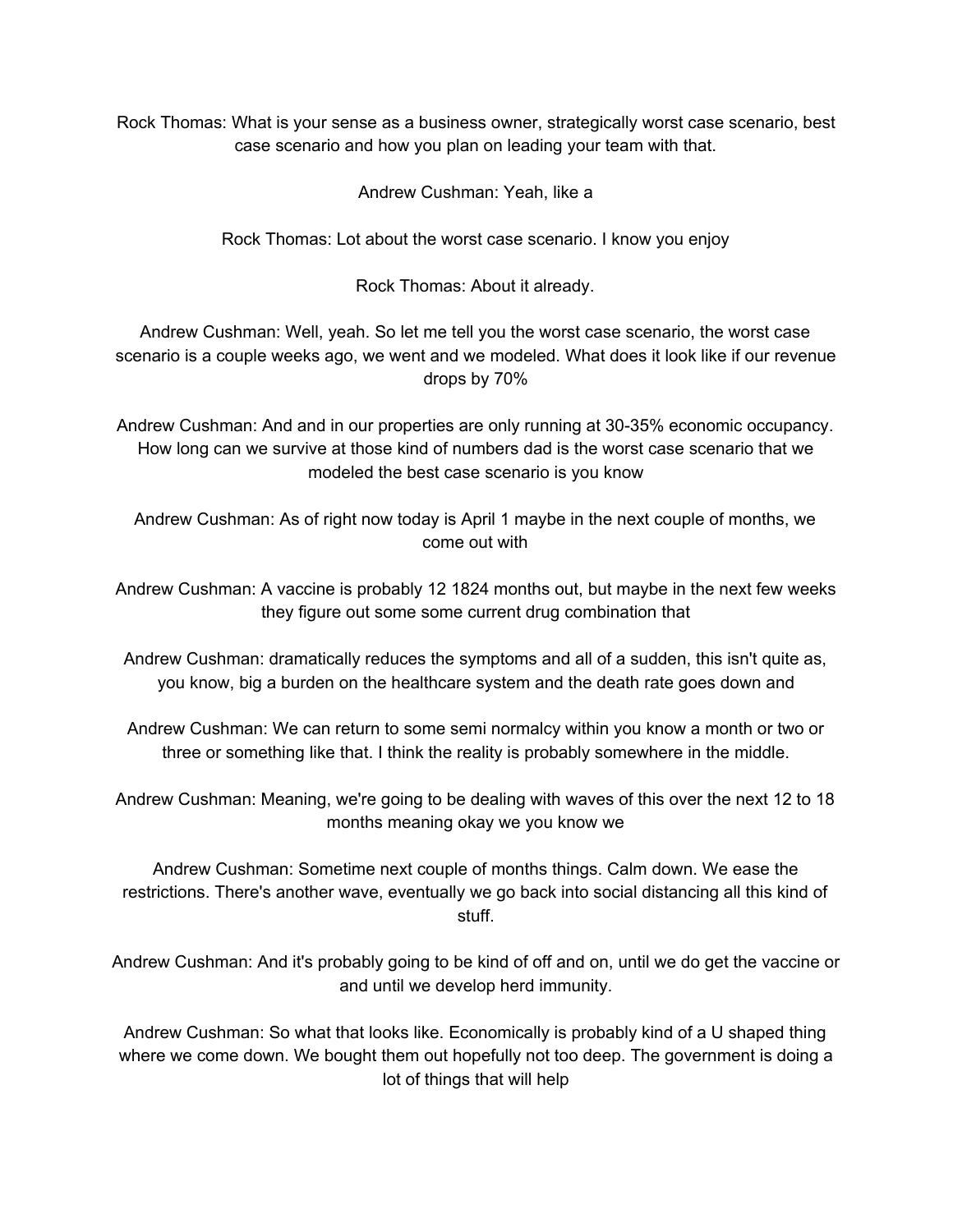Andrew Cushman: Lenders are not rushing to foreclose in fact are doing the opposite. They're saying, hey, we'll help you, it will it will give you six months off right that makes a huge difference of not

Andrew Cushman: aggravating severity of this. So that is a real glimmer of hope to me.

Andrew Cushman: That this won't be as deep as it could be. And then, you know, again, I think it could last at least 1218 months and then hopefully

Andrew Cushman: Once the virus becomes unfortunately probably just kind of part of daily life where it's kind of like the flu. We've got a vaccine you wash your hands extra

Andrew Cushman: I think we start coming back out and we start the next cycle. So I'm not Doomsday. I'm also not too optimistic of a quick V shaped recovery. I think it's probably somewhere in the middle. So we are preparing for something worse than the middle and hoping for something better.

Rock Thomas: That makes a lot of sense to me. So you said that the last couple of years, you kind of reduced on your acquisition. You're happy about that. What was the reason for that we just not finding find things in your criteria because the market was kind of bubbling

Andrew Cushman: Yeah, we've always, you know, whenever we look at an acquisition. Our number one question is, what's the potential downside.

Andrew Cushman: And if the potential downside is acceptable, then we look at what's the potential upside and as we looked at hundreds and hundreds of deals over the last two years, whenever we looked at a deal.

Andrew Cushman: In the price that we were going to have to pay to get it and then the resulting thin margins that we would be at we said, well, if something happens, meaning

Andrew Cushman: In our, in our view, just a normal recession. If a normal recession were to happen this property could be a problem. At these prices. So therefore, we don't feel like we can pay this

Andrew Cushman: And so we ended up looking at hundreds and hundreds of deals in the last two years, and not buying any and

Andrew Cushman: Now, by, by being, I guess, disciplined or whatever, not just doing deals, just because we could do them.

Andrew Cushman: I was candidly, I was feeling left out. I'm like, okay, maybe we're doing something wrong. Maybe you know if everyone else is buying these things.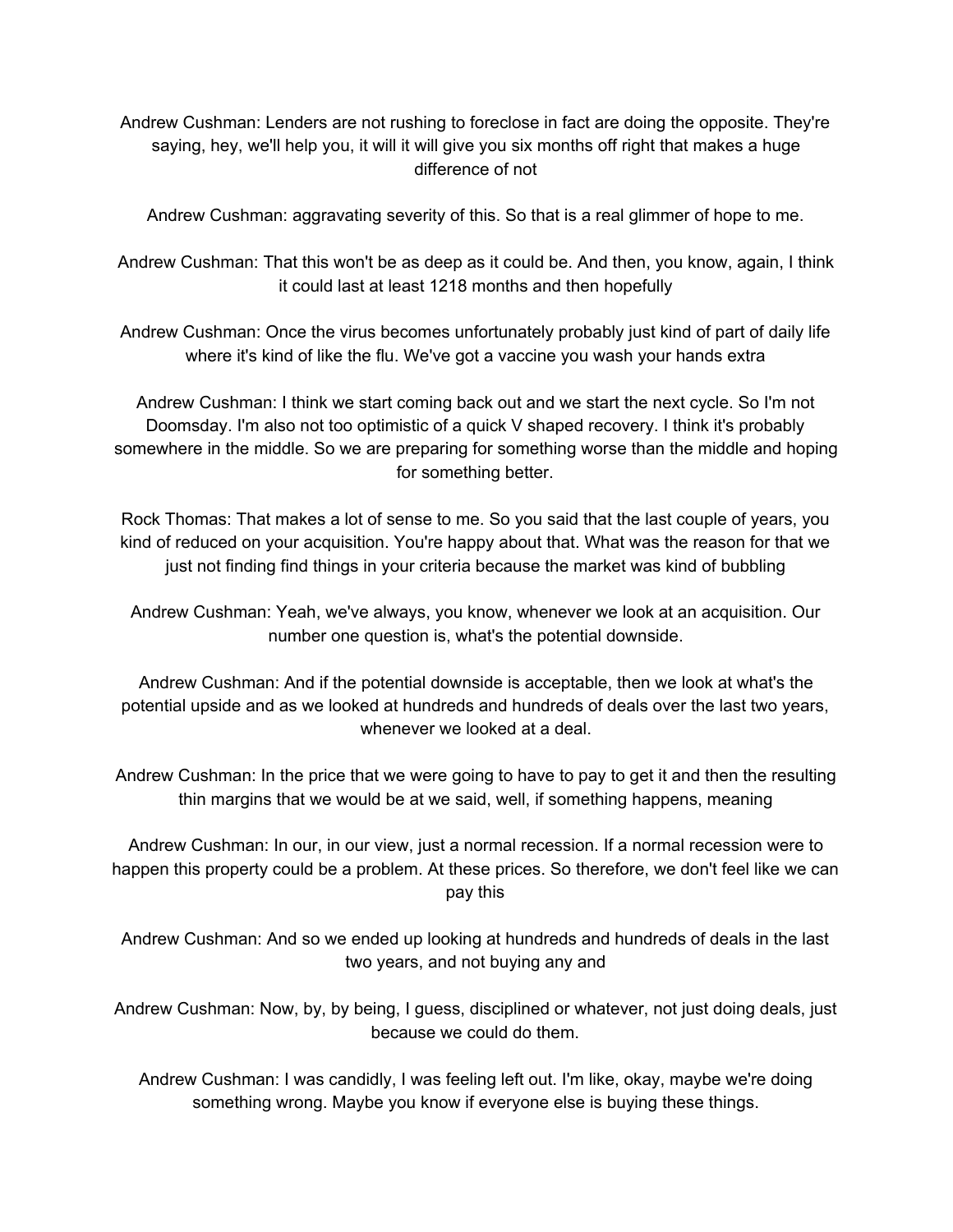Andrew Cushman: Maybe, are we underwriting wrong. Are we being too conservative? I mean, it really kind of made me question for a while. Our business model.

Andrew Cushman: Because everyone else is doing these great deals and we're not now I look back, and I'm not necessarily saying they were all bad deals. I'm thankful that I just, I don't have anything that we bought at top prices and on thin margins, because those would be the first ones to get into trouble.

Andrew Cushman: So yeah, it was you know now looking back or some deals. I was kind of pretty bummed that we missed. And now, like, you know what I'm actually kind of glad I don't know that.

Rock Thomas: totally get it. So you are a team of what, how big is your team now.

Andrew Cushman: What we've got our, our direct team. And then we kind of have our indirect team. So we use third party property management. So if you were to include all of those staff members.

Andrew Cushman: You know, we're probably a team of 35 or 40 but direct myself a we have myself and my, my wife, our business partners and then

Andrew Cushman: My three main principles in the apartment business or of course, you know, good good friends of both of ours, David, you know, David Osborne Tim road and Pat. Hi, Ben.

Andrew Cushman: And then we have two acquisitions people that we brought on one of them, you know, Kelly Andrea. She's an absolute rock star. And so as Anthony's not an M one, but both of them are amazing and

Andrew Cushman: They really improved our business and I and I can't wait for them to

Andrew Cushman: Participate in the the with the opportunities that are going to come down the road so well and then have an office manager. So our core team is really kind of four of us. And then we've got David patent him and then all the third party you know manager type people and contractors

Rock Thomas: Do you have, have you had to lay anybody off or dial anybody back yet.

Andrew Cushman: No, we have not one thing we've always been really productive at is about trying to keep overhead low. So we you know we we feel like

Andrew Cushman: Yeah. And next, I'd say one of the the key things to surviving any kind of downturn or crisis is maintaining your core team right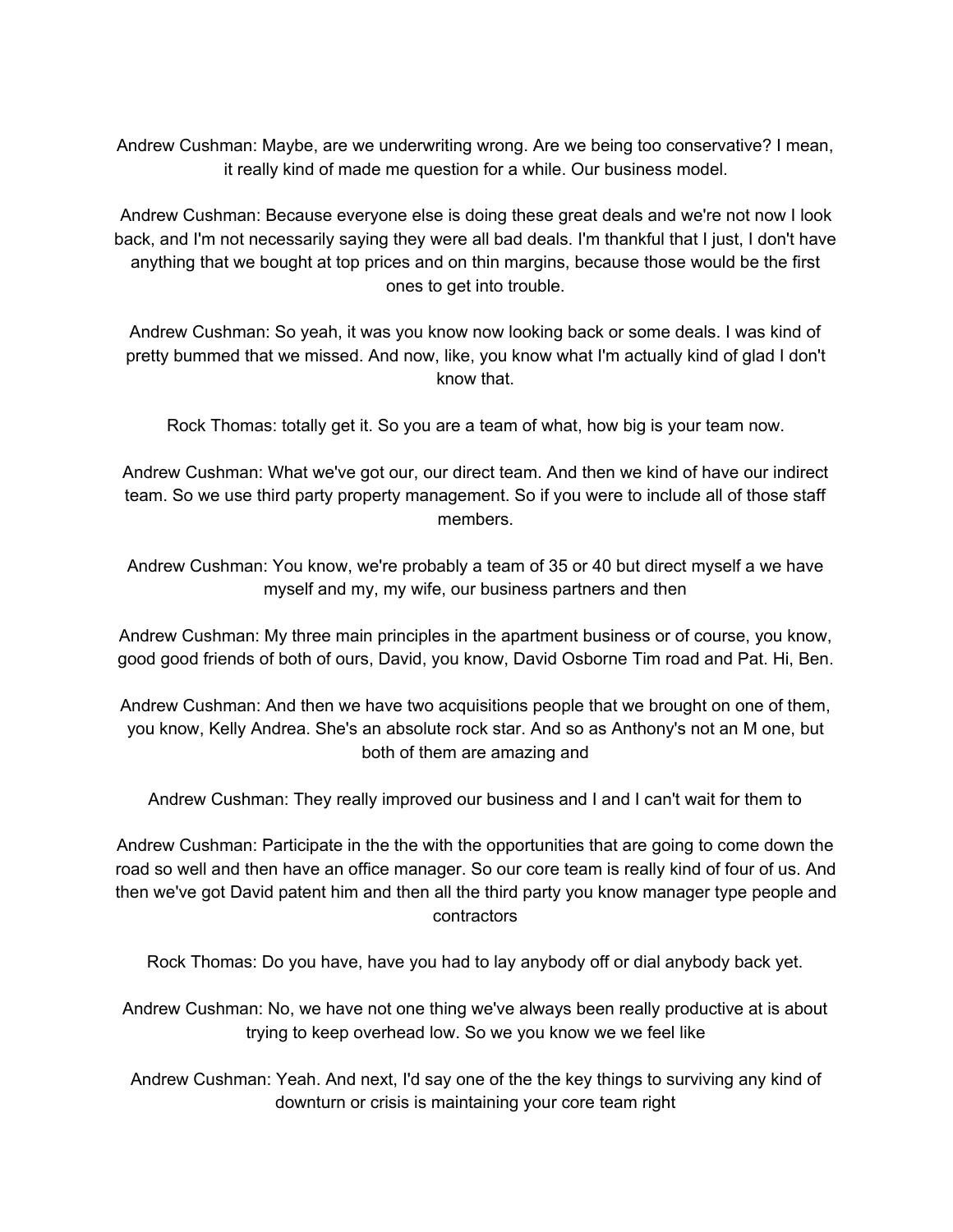Andrew Cushman: Yeah, that might be some fat you can shed, maybe even a little bit of muscle but you know your core people. That kind of the bones are the structure of every, every team and and you know we really want to keep them in place. And fortunately, we're set up where

Andrew Cushman: We're able to do that so

Rock Thomas: Yeah. Well, I've heard an expression that goes along with your metaphor, there is that, you know, you can you can cut the skin. You can even cut the muscle.

Rock Thomas: But you never want to cut the bone. Right, right. You want to keep that core there. So that's really awesome. Now, as you look forward to riding through this particular situation. What skills do you

Rock Thomas: attribute to you having prepared for this. I talk a lot to people, I say, what are you preparing for in life.

Rock Thomas: And if you haven't been prepared for something like this. You live paycheck to paycheck as an example.

- Rock Thomas: You're going to be stressed out more than the person has six months worth of savings. How have you prepared? Just in general with your mindset or with your budget or anything like that for something like this to come along to be in a better position than most people.
- Andrew Cushman: For the last couple of years, we have been, we know that the last 10 years have been an amazing economic cycle here, and especially here in the US.
- Andrew Cushman: And while it was hard to find what was going to put an end to it. We knew at some point it would. And so about two and a half, three years ago, we said, look, let's go through our portfolio and we identified

Andrew Cushman: And then this could apply to someone who has a business, most small businesses or single family rentals, or in our case apartments. I mean, the principle applies anywhere or even stocks really

Andrew Cushman: We went through our portfolio and said, Okay, what are the weakest holdings right if we get a recession next year or in two years?''

Andrew Cushman: What are the, what are the properties or the stocks or the businesses that we wouldn't want to be holding in a recession.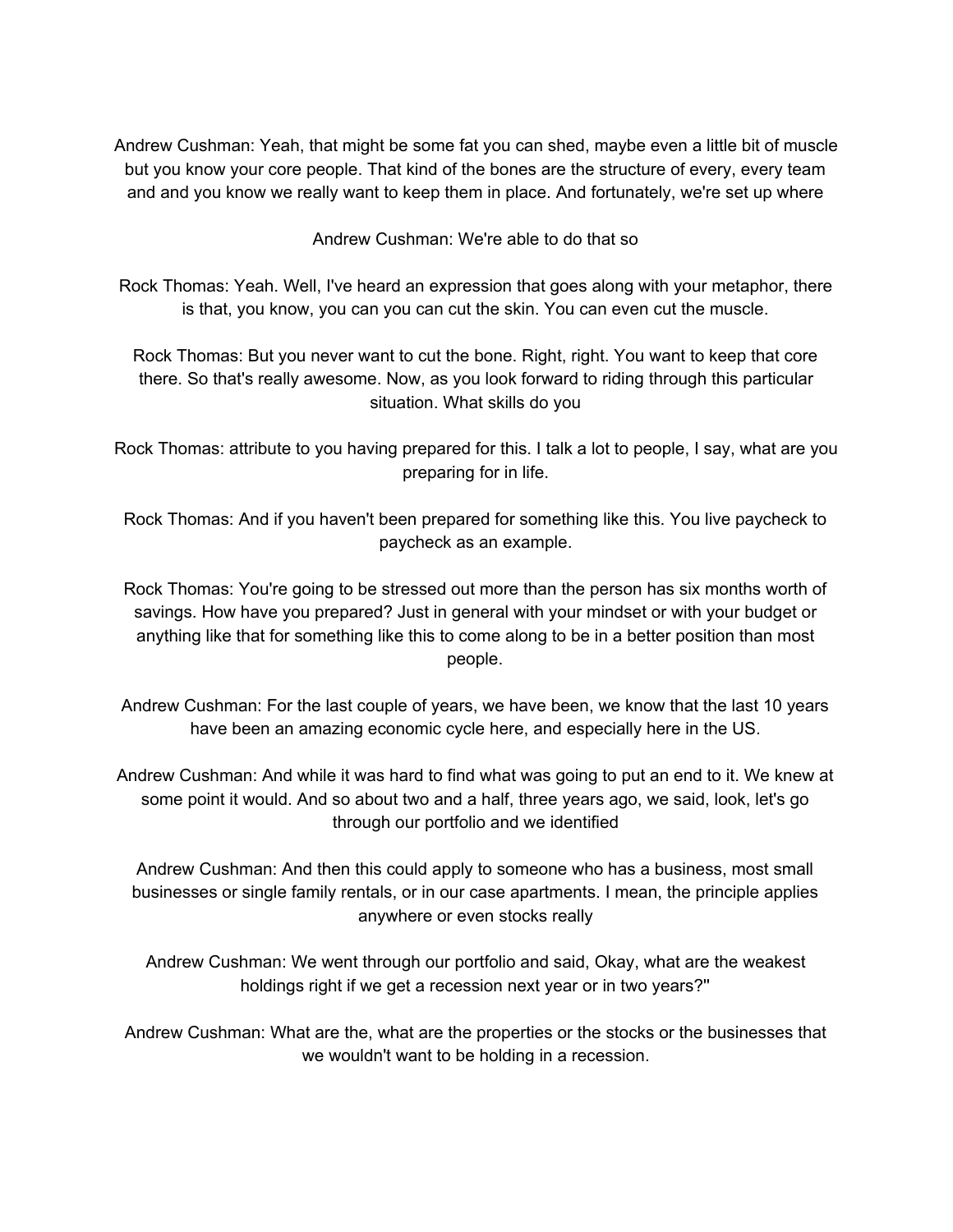Andrew Cushman: And you know, we didn't okay well you know this one. This demographic here is probably going to suffer in a recession. So we don't want to own that. And every session. So we went through and sold off almost half of our entire portfolio over the course of two and a half years.

Andrew Cushman: And we the ones we sold off were the ones that again. We didn't want to hold in a recession and we had huge profits on some of those, you know, one we bought for 2.4 we sold for 7.1 we bought another one we bought for 2.8 we sold for 6.4

Andrew Cushman: And our view was, you know, if we get a recession that opportunity is going to evaporate. So let's take some chips off the table. Take that cash and just bank it

Andrew Cushman: So that if something happens. Number one, we got a lot of runway and to the people who can most take advantage of opportunities at the bottom of those who have cash.

Andrew Cushman: And so that's how we kind of prepare. We've done the same thing as most of our properties.

Andrew Cushman: So we, we typically buy with a bridge loan and then refinance and sort of when we did refinances the last two to three years.

Andrew Cushman: At each property we took large sums of money and just set it into a reserve account, even though we had no idea what it would be used for

Andrew Cushman: In some cases, we set aside hundreds of thousands of dollars into reserve accounts just to sit there for something

Andrew Cushman: And let me tell you the properties that have that I feel really good about right now. And there was one property that unfortunately we had a management issue and we had to use two thirds of that reserves.

Andrew Cushman: And so we're only a good about a third of where I would like it to be. And that's the property that you know I would most be concerned about, but still kind of looking back, having those reserves, both personally and at the other properties that definitely helps me be asleep. Yeah.

Rock Thomas: That sounds like you've done a great job with that. Tell. Talk to me a little bit about how you've shifted your identity in the last 10 years or so, you and I met about, about seven years ago or so.

Rock Thomas: You were kind of starting into, you know, moving in that direction.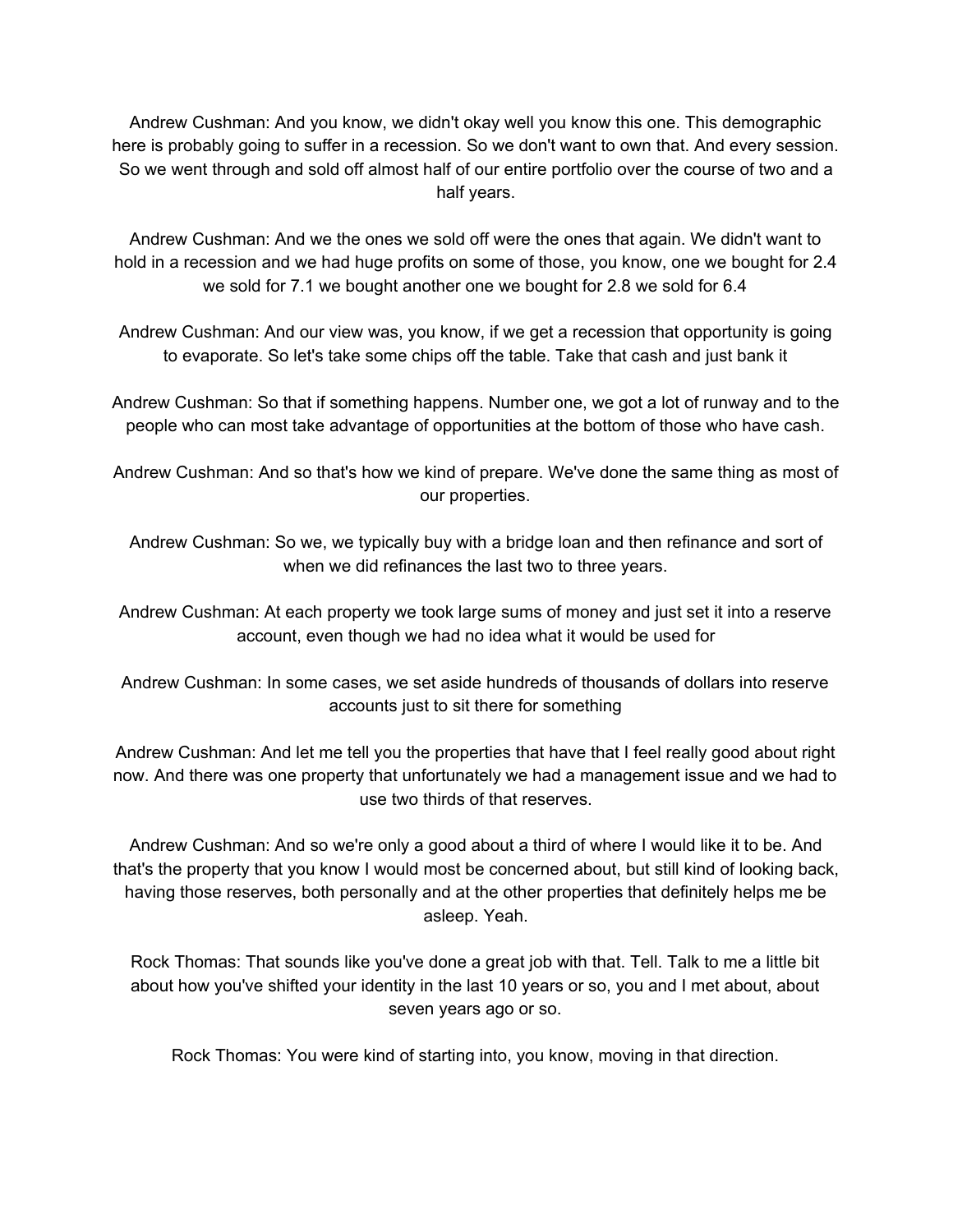Rock Thomas: And I would say, now you've become an authority in the area of syndication and apartments acquisition. You've been on other podcasts, where people consider you authority. Throw your name around people like oh yeah I know him. How has that shifted for you.

Rock Thomas: You know, go back to when you were transitioning from chemical engineer to starting in real estate to now, I think you probably feel quite confident and comfortable in your lane.

Andrew Cushman: You know, it's funny. I still I still I still reference myself as an engineer. Right. It's kind of like once a marine always a Marine. I think it's once a once an engineer always an engineer, it's, it's a way of thinking and then

Andrew Cushman: Being you know it, it's kind of, you know, scary. In one sense, um, you know, my, my identity is definitely you know all sorts of different aspects of that right there's a husband. There's dad, there's, there's an entrepreneur. There's investor.

Andrew Cushman: And it's in one sense it's really what I wanted to be and become as you know someone who, at least in my niche is as educated and knowledgeable as I can be.

Andrew Cushman: And but at the same time it's a little bit. It can be scary is not really the right word, but can be scary at times, knowing that, hey, people are listening to what I'm doing. When I'm, what I'm saying right, it's an added level of responsibility.

Andrew Cushman: And

Andrew Cushman: You know, then there's also just the, you know, I see myself as a steward, I have, you know, hundreds of people have given us their hard earned money.

Andrew Cushman: To invest and grow and take care of. So I see myself as a steward, whereas an edge as an engineer. I wasn't in the beginning when I was flipping houses, you know, we're just it was really just for us.

Andrew Cushman: We're gonna, we're gonna flip a house, make a profit and move on. Whereas now, you know, we're yes we're in business for ourselves, but we're also in business with hundreds of partners who are investors.

Andrew Cushman: And you know their livelihoods are partially dependent on us and us being good stewards and us making

Andrew Cushman: wise decisions, as you know, as best as we can and then. And again, that's part of the, you know, as you know, I've been in abundance for a long time. And that's one of things I love about it is, is I can tap into the wisdom of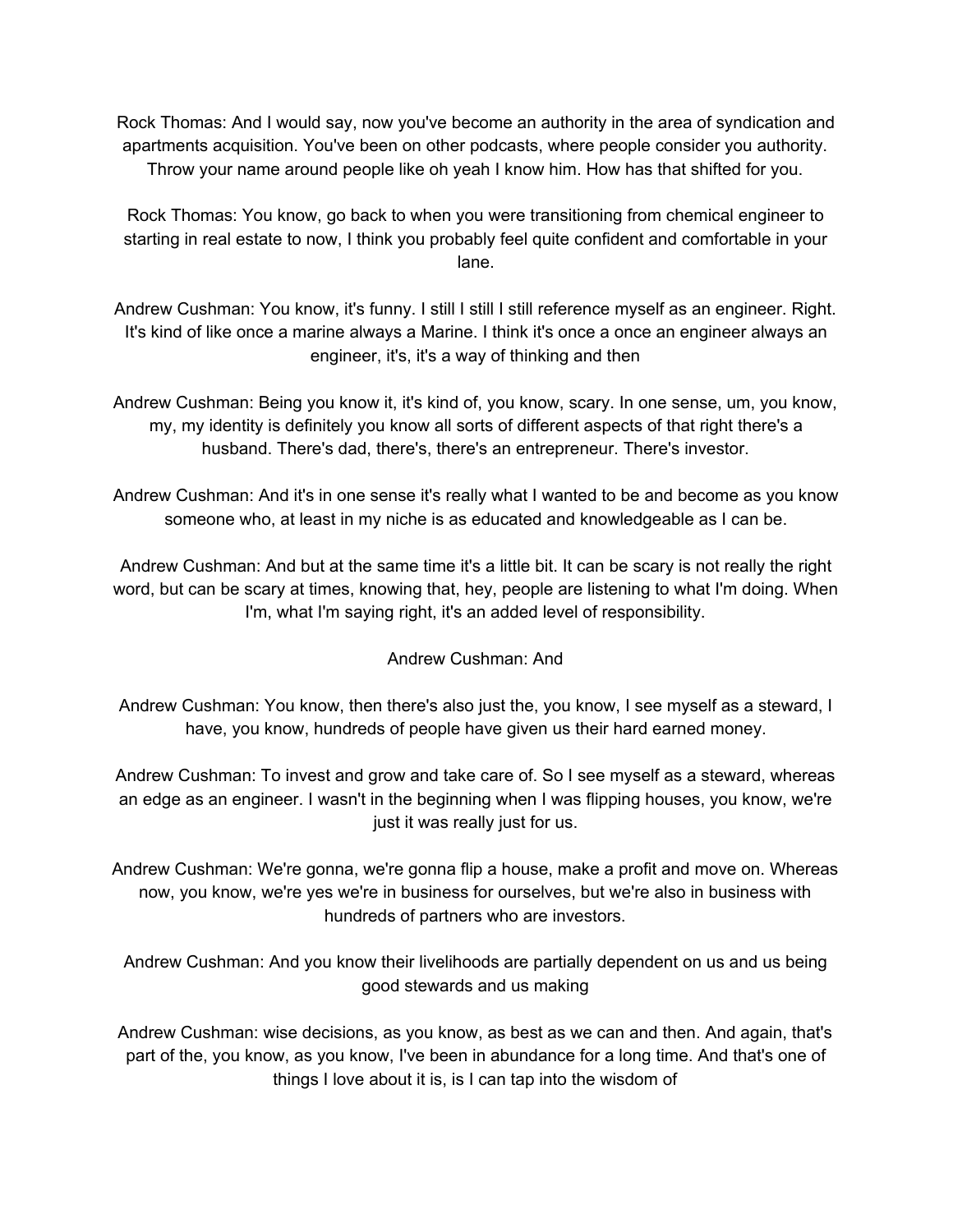Andrew Cushman: So many people who've gone before me and learn from their experience rather than make mistakes, myself and that's that's been a change for me to

Andrew Cushman: You know, in the beginning, I've historically. I've always been very much a lone wolf type of guy. And my identity is changed and morphed over the years to

Andrew Cushman: That's been a learning experience that that's not the best way to go.

Andrew Cushman: Maybe you can move the fastest as a lone wolf, but not necessarily the farthest or know the best path. And so that's been changed to whereas I see myself as part of a larger team part of a tribe and yeah that's been a gross and a change in identity over the years. Very nice. What

Rock Thomas: What would you recommend to people that maybe resist that because I hear that a lot. People like to try to figure it out on their own, they

Rock Thomas: Sometimes don't want to be knowing that they don't know the answers they want to look good, or whatever, they're shy, whatever.

Rock Thomas: What do you will have you convinced yourself to be more proactive and approaching people getting their opinion, getting their perspective and things like that. How have you, how have you created that for yourself and expanding your identity.

Andrew Cushman: Yeah, I, I really have to give credit to other people because I was kind of dragged into it. Right. I mean, you know, for going back to the abundance example. The only reason I went, is because Tim road invited me and

Andrew Cushman: You know I respected him. So I went and I didn't really think much about those type of groups, but what happened is not and not just a bunch of other people I know in the business and just throughout life is when I see is the people who

Andrew Cushman: Learn to just ask the questions to reach out to others to be in another group. They were the ones who are learning the fastest. They were the ones who were scaling the fastest

Andrew Cushman: And now that is definitely I well I'm thankful that I did do it you know if I could change something I would say I would go back and do that earlier.

Andrew Cushman: I would get more involved with other people and other groups and other learning experiences. I would have, I would have expanded our team earlier. I definitely missed out on some opportunities by, you know, only expanding our team fairly recently as opposed to doing it five years ago.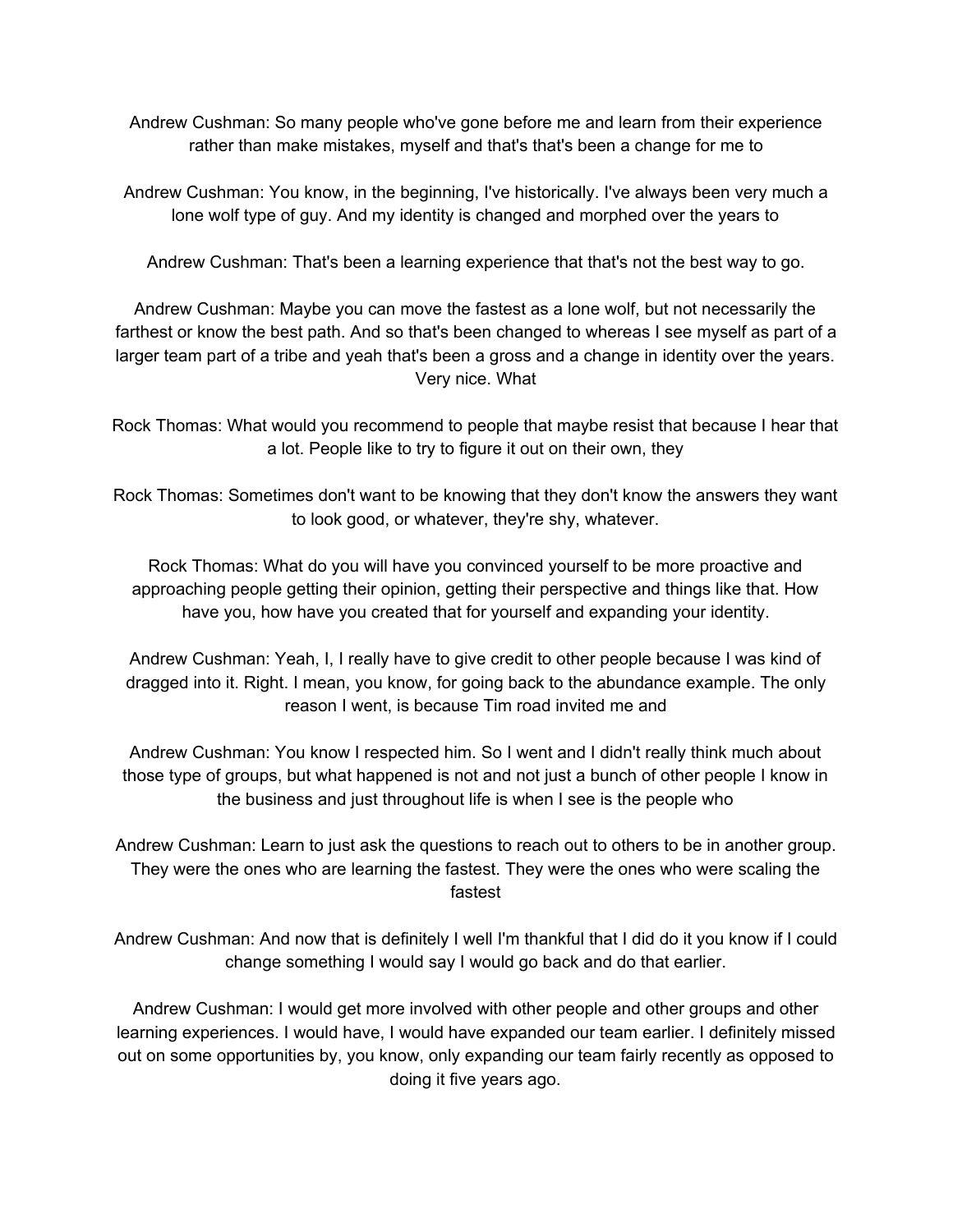Andrew Cushman: So, you know, I can't. I wish I could say it was something where I strategically approached it. And so, oh yeah, I should do this. I didn't want to. We were fortunate that you know, and wouldn't need my wife's help. I was

Andrew Cushman: I also used to be pretty pretty tight fisted with expenses and so I didn't want to pay for mentors. Fortunately, fortunately, my wife was the wiser. Of the two of us and convinced me to do it. And that was a big part of why we're here. And at the same time. Should I do it? So that was good.

Andrew Cushman: But yeah, expanding expanding the team and expanding to other groups and learning from others more would have would have, you know, put us at probably even even better position than we are now so

Rock Thomas: So anytime you do an investment you obviously you do your best to make sure it's going to go well. But there's going to be surprises.

Rock Thomas: Yes, been a change

Rock Thomas: It's going to change. You know the numbers, the return, etc. What is one, two or three of the top lessons you've learned in the last kind of 10 years of doing this.

Rock Thomas: That now maybe is automatically like okay, we're going to check this, check the neighbors or check the references or check the cooling system. What are some of the two or three top things that you want, now that I will not buy a deal unless that is, you know, clear to me.

Andrew Cushman: Yeah, I would say one thing that applies in general, not just a real estate is always go in over capitalized right if you think you need 50 grand going with 75

Andrew Cushman: If you think you need 100 going with 200 right, you can always especially if you're raising money from other people. You can always give that money back. If you don't need it.

Andrew Cushman: But it's way harder to go get it later if you run short right so that's number one that applies across the board. If you're starting a new business if you're buying real estate whatever you're doing, going over capitalized.

Andrew Cushman: And as far as real estate specific we found one of the biggest things for us in the bit that when we look back at the portfolio and which properties were the most successful and the least headache.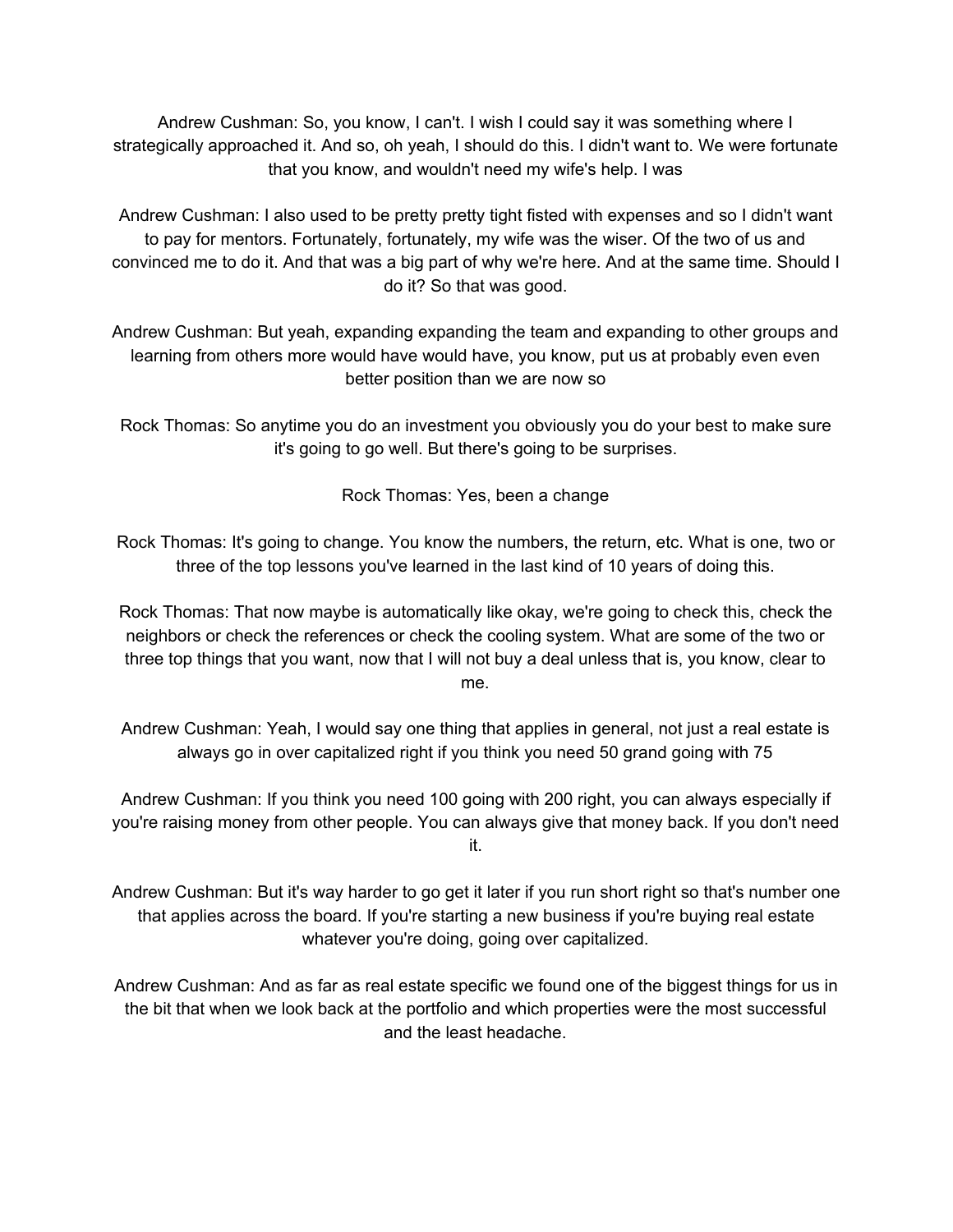Andrew Cushman: If we look at median income, you know, we tend to buy C plus to be class properties, which is kind of like your workforce housing middle of the road, you know, mostly renters for life, type, type demographics.

Andrew Cushman: And once we found that once you get below.

Andrew Cushman: Again, most of the news we're not talking California or crazy New York type incomes and prices, but for the majority of the country, the South and Midwest. Once we get below 35,000 median income.

Andrew Cushman: Those properties tend to really struggle more with collections evictions delinquent rent crime goes up, you know, as ink as income goes down below 35 we find crime goes up exponentially. The further you get below 35, the higher the crime rates tend to get

Andrew Cushman: And use get into, you know, a demographic that you know is just struggling harder than the majority of everybody else. And so we don't buy anything in an area where the median income is less than 35,000. We also will not buy in an area where crime is high.

Andrew Cushman: You know, if you, if we're looking at a single family big apartment complex, whatever it is, if there's a couple crime issues at your property, you can buy it and you can fix that. But you can't change the neighborhood around you.

Andrew Cushman: And it doesn't matter if the whole neighborhood has, you know, high crime rates or similar type issues.

Andrew Cushman: You can try to clean up your property in it. They just keep them just the issues. Just keep flooding back in you, you cannot change the neighborhood. So that's another big one for us is crime in addition to median income.

Rock Thomas: Those are some great distinctions. Thank you. And you for sharing. What is your five year vision? Are you going to continue to acquire real estate? Are you going to

Rock Thomas: Diversify a little bit as we go through this choppy market, are you going to be you in the stock market. Are you going to continue? Are you going to start buying at some point in time?

Andrew Cushman: Yeah, my five year vision is very different than it was a month ago.

Andrew Cushman: You know, it's like, like I said, when you hit the hit the Titanic all sudden everyone's

Andrew Cushman: Yeah dangers of what their what their main goal is, but I'm so far as the stock market goes, You know what, I actually went and did a study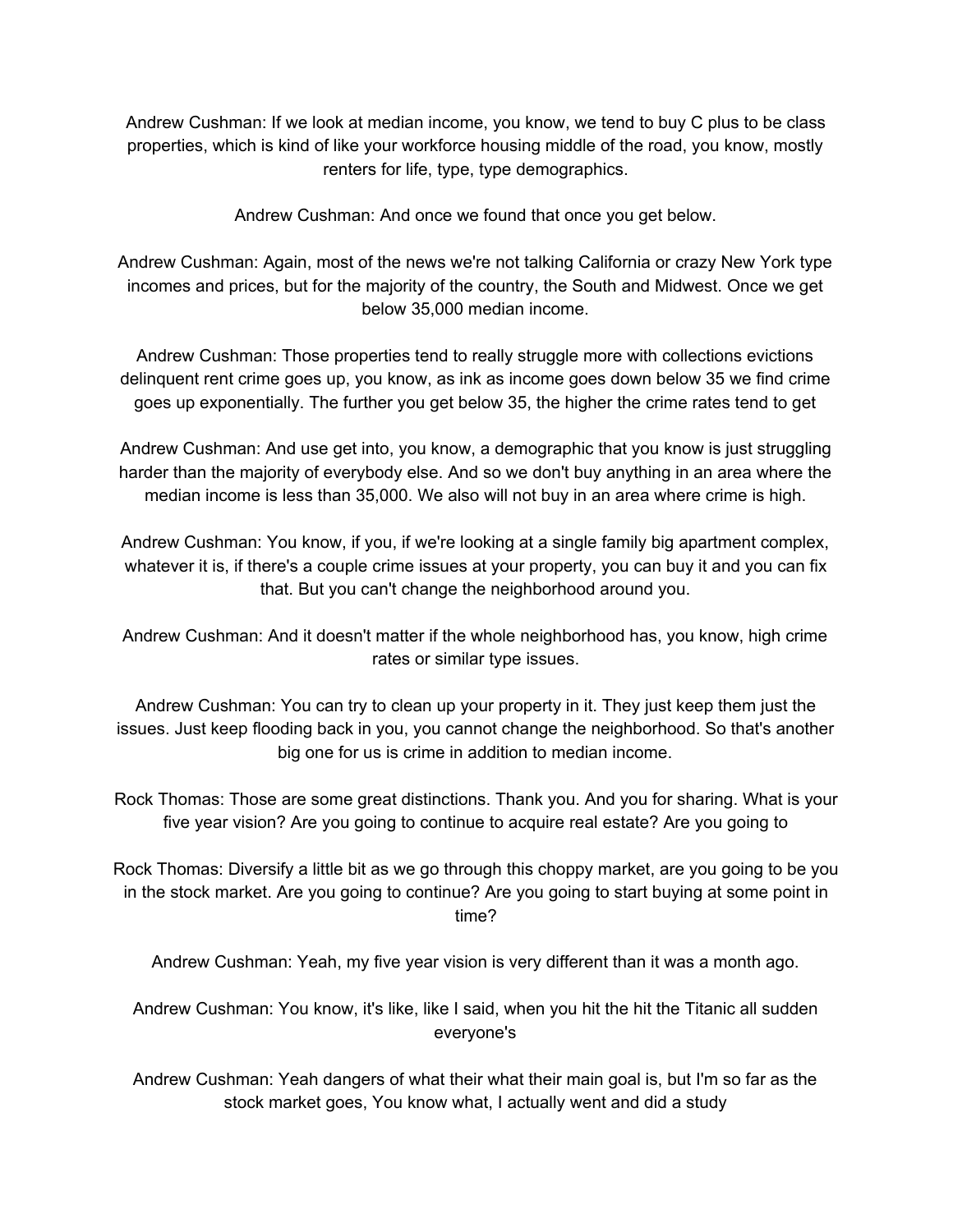Andrew Cushman: And looked at the three greatest historical analogs. So that would be the 1918 Spanish flu, the Great Recession and 30 Great Depression in the 30s and then 2008

Andrew Cushman: And when you look at those. The stock market declined over a period of one to three years, not just in the first month 123 years it declined anywhere from 50 to 84% right so

Andrew Cushman: I am looking at getting back into the stock market, but my guess is it's probably going to be more at a level where the Dow Jones is in the 15 to 16,000 range.

Andrew Cushman: I, you know, again, if you look at historical events, it's typically not you know drops for a month and then starts going back up it zigzags down for 123 years and I would be surprised if that's not the case this time so

Andrew Cushman: I do have an allocation for the stock market. I think that's a you know way. One way for people to take advantage of this at the right time.

Andrew Cushman: And again, no one. You can't perfectly time the bottom but you also don't want to Catch a Falling knife right it's better on the way.

Andrew Cushman: Up. It's better to sell early than sell late and on the way down. It's better to buy a little later than then by a little early. Right. So that's kind of how we're approaching it. And we want to get the general sense of the bottom, not the exact bottom

Rock Thomas: Yeah.

Andrew Cushman: makes total sense. And then as far as real estate goes, we were actually in the middle of an acquisition when this hit and we just put it on. Pause

Andrew Cushman: We just you know we amended the agreement and say, hey, we're just going to extend this timeframe, an extra month and a half, and then we're going to

Andrew Cushman: revisit it at that point right, we still like you as the seller, we still like the property, but the world is in chaos, knowing you know not just going on. Let's just sit back and wait

Andrew Cushman: And so we put that on hold. Outside of that,

Andrew Cushman: You know, we're I will not say I wouldn't say that we won't take any opportunities, but we're certainly not aggressively pursuing new acquisitions right now.

Andrew Cushman: You know my thought process today is we'll probably start seeing some really good opportunities and maybe nine to 12 months.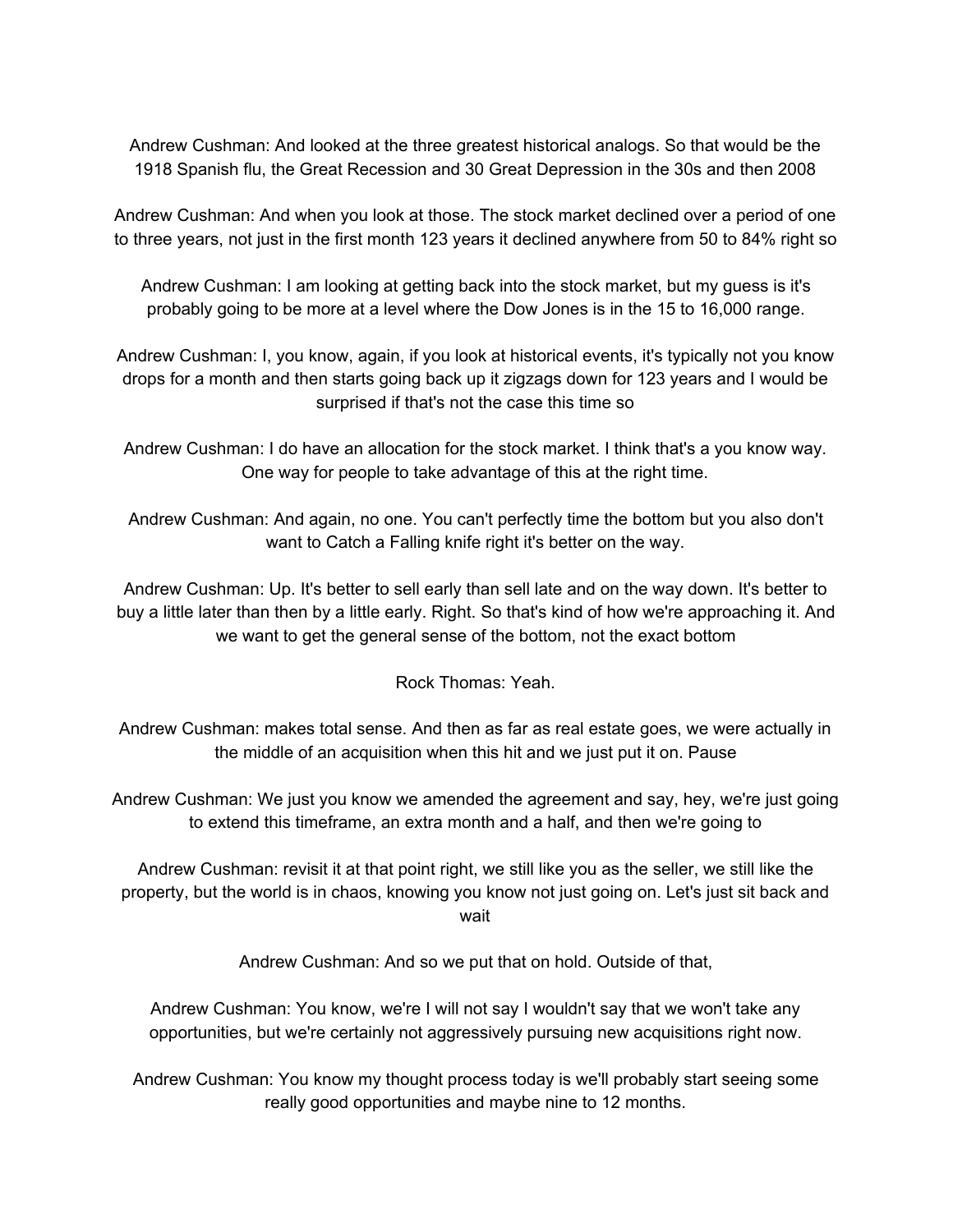Andrew Cushman: You know, the stock market responds instantaneously to this type of thing and which we've already seen real estate takes a while to work through

Andrew Cushman: And so I think you know nine to 12 months down the road, you'll see some opportunities, the government's doing lots of things to to help

Andrew Cushman: Properties make it through. But there's going to be people who either just aren't proactive enough or stick their heads in the sand or they're like, Screw it. I just don't care, I'm out, you know,

Andrew Cushman: And so that will provide opportunities down the road. So, you know, our five year plan now is kind of

Andrew Cushman: Again asset asset preservation right now is number one.

Andrew Cushman: And then lay the groundwork to be able to benefit from the opportunities that are probably coming down the road in one to two or three years so that by the time I get to five years, we've our team is intact and and we're, we have a bigger and better portfolio, then we do now.

Rock Thomas: Makes a lot of sense. So what I hear you saying is that even though the government is taking action right away. Those people are going to drop the ball not pay attention not know the benefits

Rock Thomas: Wake up in three, six months, find out that they can't pay the bills on their property.

Rock Thomas: There'll be probably an increase in foreclosures and one second works its way through the system will start to probably see some good, decent opportunities speaking our language in the latter part of this year, and maybe into the, the next coming years.

Andrew Cushman: Yeah, something along those lines. Yeah, yeah, yeah.

Rock Thomas: I would agree with that. What are your favorite books, Andrew.

Andrew Cushman: Haha, you know, one that I review on a regular basis is How to Win Friends and Influence People

Andrew Cushman: That is, you know, the material in there is key. No matter what business you're in. Yeah, and it applies to everything outside of business too. And I also really like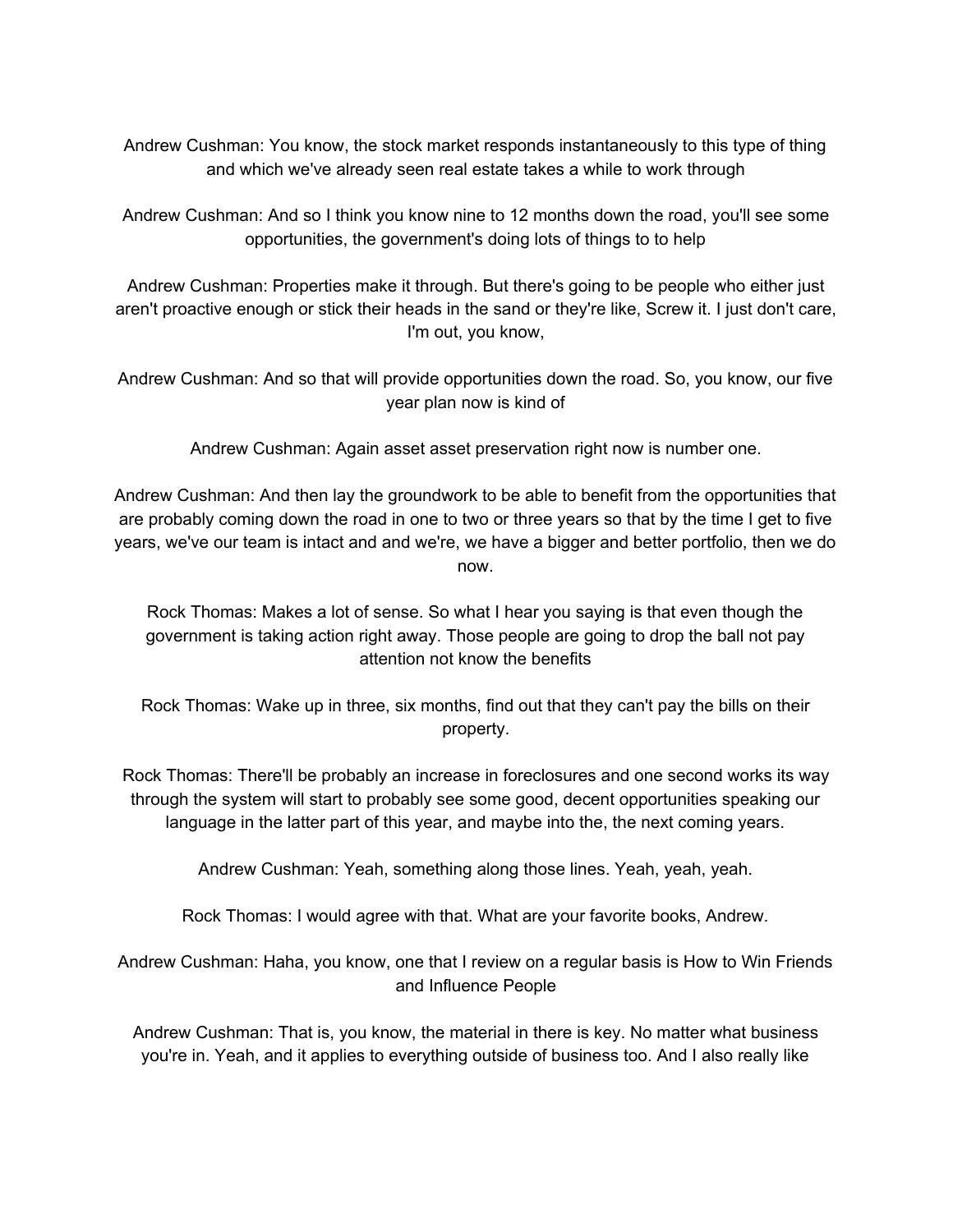Andrew Cushman: It is an old one from the 90s. But Jim camps. Start with no to great negotiating book a good companion to that is, the more recent Chris bosses never split the difference

Andrew Cushman: And yeah, I've got. And actually, you know, that's what, that's one thing. That's one thing I've learned over the years is, you know, a lot of us. It's very nice. I'm going to read 50 books this year 100 books and you know you speed through these books will, you know, how much do you really

Andrew Cushman: You now enact that and use it to change your life. Whereas what I've found is if I take the books. I'm like, wow, that was really awesome.

Andrew Cushman: So then I save that and then go back instead of trying to read 10 more new books. I go back and read what I highlighted in the original one. SO WE'LL HAVE I applied this to my life if I haven't applied this to my life yet.

Andrew Cushman: Then why do I need to get a bunch of new things to apply if I haven't even done the other ones I've already identified, right. So, actually.

Andrew Cushman: So there's books that I go through and reread and re study

Andrew Cushman: And say, well, I already said this is going to help me. So let's get this enacted, and then I'll read some more new ones. So I do a combination of rereading and re studying ones that I already know are impactful and then you know redoing new stuff on top of that, so

Rock Thomas: I love it, I love it. Well, Andrew. I want to thank you so much for dropping by the I Am podcast. You've been a great friend and you and I have paddled the fjords Norway together.

Andrew Cushman: That was epic. Yes.

Rock Thomas: And we've done some really cool stuff. And it's doesn't surprise me to watch how you have incrementally built your business and done it with integrity and even

Rock Thomas: Kelly, who works with you as somebody that came through the magic of the mastermind and shoots for you to, you know, talent to meet experience and for that to grow. So it's been nice, you know, having you as a friend and watching your success.

Andrew Cushman: Likewise, rock. I appreciate that I brother. Thanks so much. All right, take care.